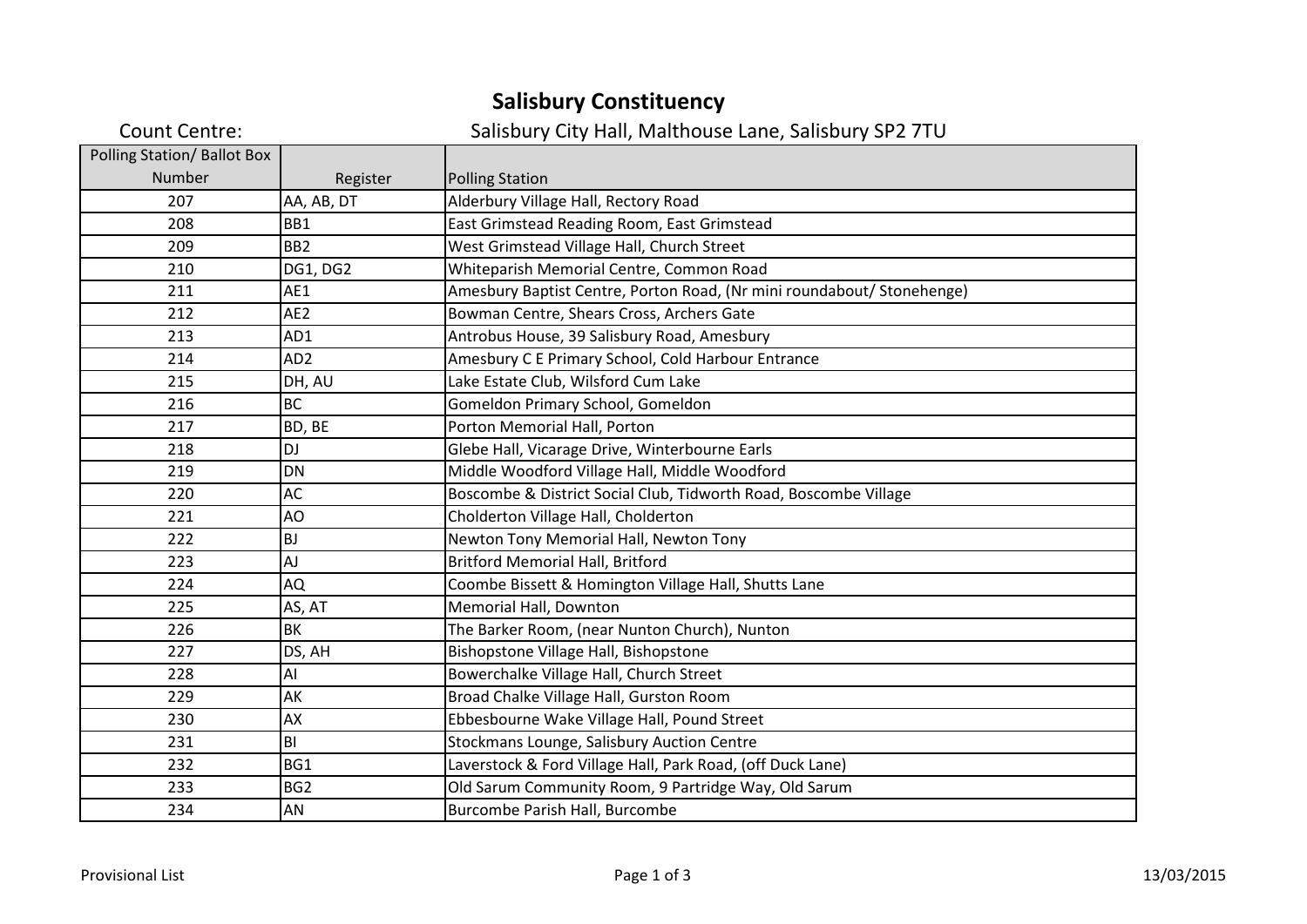## **Salisbury Constituency**

| <b>Count Centre:</b>               |                 | Salisbury City Hall, Malthouse Lane, Salisbury SP2 7TU      |
|------------------------------------|-----------------|-------------------------------------------------------------|
| <b>Polling Station/ Ballot Box</b> |                 |                                                             |
| Number                             | Register        | <b>Polling Station</b>                                      |
| 235                                | BF, BF1         | Landford Village Hall Foyer, Landford                       |
| 236                                | <b>BO</b>       | Nomansland Reading Room, North Lane, Nomansland             |
| 237                                | BP1             | Morgans Vale & Woodfalls Village Hall, The Ridge, Woodfalls |
| 238                                | BP <sub>2</sub> | Redlynch Village Hall, Vicarage Road, Lover                 |
| 239                                | CA1, CA3        | St Michael's Community Centre, St. Michael's Road           |
| 240                                | CA <sub>2</sub> | Bemerton Heath Neighbourhood Centre, 58-60 Pinewood Way     |
| 241-DS                             | CD <sub>1</sub> | Methodist Church Hall, Roman Road                           |
| 242-DS                             | CD <sub>2</sub> | Methodist Church Hall, Roman Road                           |
| 243                                | CH <sub>1</sub> | Harnham Free Church, 15-16 Hawksridge, Ridings Mead         |
| 244-DS                             | CH <sub>2</sub> | St George's Hall, Lower Street                              |
| 245-DS                             | CF1             | Salisbury Methodist Church Hall, St Edmunds Church Street   |
| 246-DS                             | CF <sub>2</sub> | Salisbury Methodist Church Hall, St Edmunds Church Street   |
| 247                                | CB1             | Salisbury Scout Hut, 67 Stratford Road                      |
| 248-DS                             | CB <sub>2</sub> | St Francis Church Hall, Beatrice Road                       |
| 249-DS                             | CB <sub>2</sub> | St Francis Church Hall, Beatrice Road                       |
| 250-DS                             | BS1             | The Pavilion, (Community Centre), Ash Crescent              |
| 251-DS                             | CC <sub>1</sub> | Barrington Centre, 64 Barrington Road                       |
| 252-DS                             | CC <sub>2</sub> | The Pavilion, (Community Centre), Ash Crescent              |
| 253-DS                             | CC <sub>3</sub> | Barrington Centre, 64 Barrington Road                       |
| 254                                | CG1             | St Elizabeth Hall, Exeter Street                            |
| 255                                | CG <sub>2</sub> | St Martins Primary School, Shady Bower                      |
| 256-DS                             | CG <sub>3</sub> | St George's Hall, Lower Street                              |
| 257                                | CE1             | Elim Church, Church Lounge, Elim Christian Centre           |
| 258                                | CE <sub>2</sub> | Dennis Marsh House, (The Scout Hut), Westminster Road       |
| 259                                | AG              | The Reading Room, Berwick St.James                          |
| 260                                | <b>BA</b>       | C E Primary School, Great Wishford                          |
| 261                                | <b>BL</b>       | Orcheston Village Hall, Orcheston                           |
| 262                                | DA              | Maddington Church Rooms, Shrewton                           |